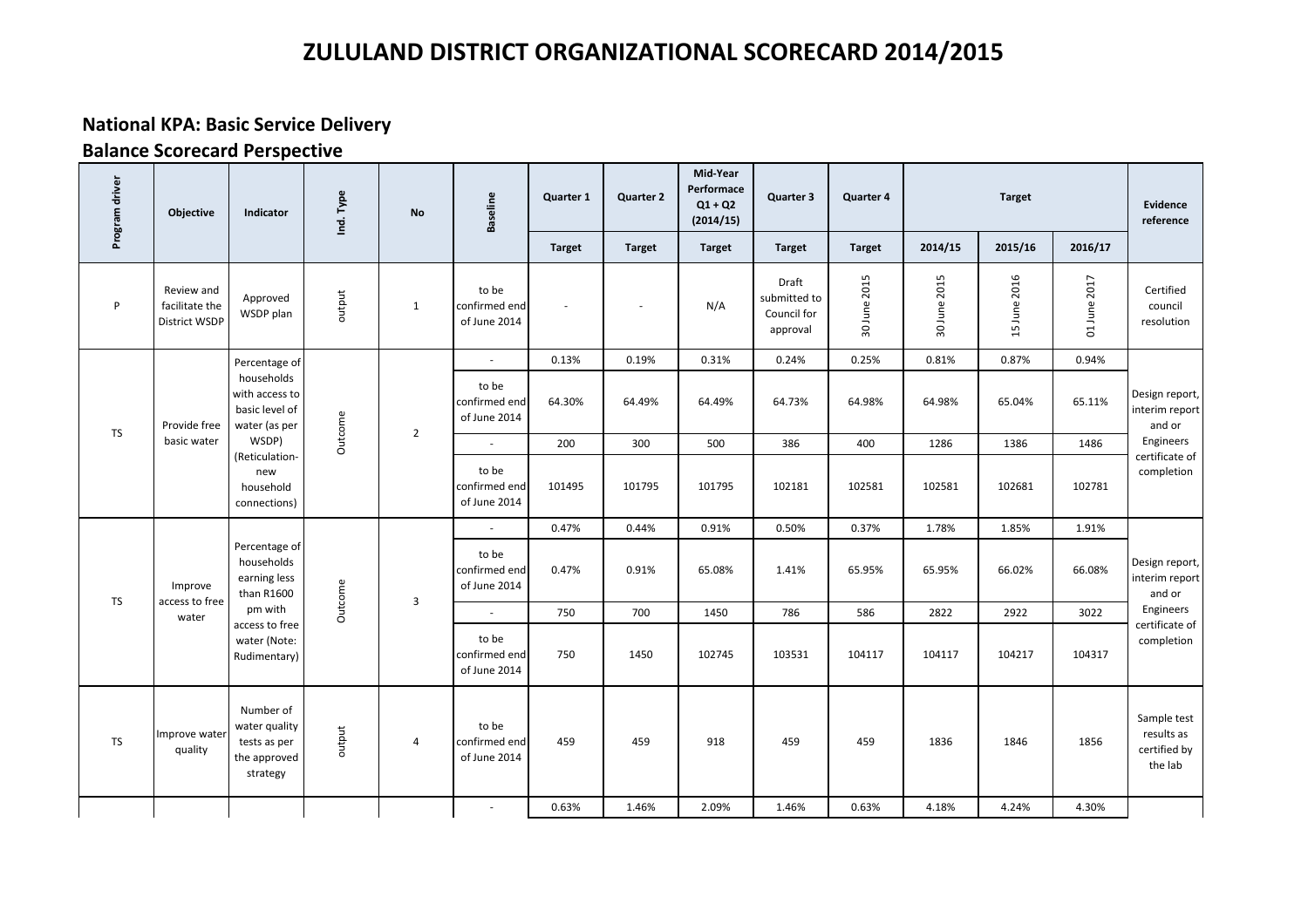| <b>TS</b>      | Provide free<br>basic<br>sanitation<br>services                            | Percentage of<br>households<br>with access to<br>basic level of<br>sanitation (as<br>per WSDP) | Outcome   | 5               | to be<br>confirmed end<br>of June 2014<br>$\sim$<br>to be<br>confirmed end | 0.63%<br>1000<br>1000 | 2.09%<br>2300<br>3300 | 66.13%<br>3300<br>104397                         | 3.55%<br>2300<br>5600 | 68.22%<br>1000<br>107697 | 68.22%<br>6600<br>107697 | 68.28%<br>6700<br>107797 | 68.34%<br>6800<br>107897 | Design report,<br>interim report<br>and or<br>Engineers<br>certificate of<br>completion                                                |
|----------------|----------------------------------------------------------------------------|------------------------------------------------------------------------------------------------|-----------|-----------------|----------------------------------------------------------------------------|-----------------------|-----------------------|--------------------------------------------------|-----------------------|--------------------------|--------------------------|--------------------------|--------------------------|----------------------------------------------------------------------------------------------------------------------------------------|
| Program driver | Objective                                                                  | Indicator                                                                                      | Ind. Type | <b>No</b>       | of June 2014<br><b>Baseline</b>                                            | Quarter 1             | <b>Quarter 2</b>      | Mid-Year<br>Performace<br>$Q1 + Q2$<br>(2014/15) | Quarter 3             | Quarter 4                |                          | <b>Target</b>            |                          | Evidence<br>reference                                                                                                                  |
|                |                                                                            |                                                                                                |           |                 |                                                                            | <b>Target</b>         | <b>Target</b>         | <b>Target</b>                                    | <b>Target</b>         | <b>Target</b>            | 2014/15                  | 2015/16                  | 2016/17                  |                                                                                                                                        |
|                |                                                                            |                                                                                                |           |                 |                                                                            | 0.63%                 | 1.46%                 | 2.09%                                            | 1.46%                 | 0.63%                    | 4.18%                    | 4.24%                    | 4.30%                    |                                                                                                                                        |
| <b>TS</b>      | Improve<br>access to free                                                  | Percentage of<br>households<br>earning less<br>than R1600                                      | Outcome   | 6               | to be<br>confirmed end<br>of June 2014                                     | 0.63%                 | 2.09%                 | 66.13%                                           | 3.55%                 | 68.22%                   | 68.22%                   | 68.28%                   | 68.34%                   | Design report,<br>interim report<br>and or                                                                                             |
|                | sanitation                                                                 | pm with<br>access to free                                                                      |           |                 | $\sim$                                                                     | 1000                  | 2300                  | 3300                                             | 2300                  | 1000                     | 6600                     | 6700                     | 6800                     | Engineers<br>certificate of                                                                                                            |
|                |                                                                            | basic<br>sanitation                                                                            |           |                 | to be<br>confirmed end<br>of June 2014                                     | 1000                  | 3300                  | 104397                                           | 5600                  | 107697                   | 107697                   | 107797                   | 107897                   | completion                                                                                                                             |
| P              | Ensure that<br>legislated<br>water policies<br>are reviewed<br>and updated | Approved<br>identified<br>water policies<br>and bylaws                                         | Output    | $7\overline{ }$ | to be<br>confirmed end<br>of June 2014                                     |                       |                       | N/A                                              |                       | 30 June 2015             | 30 June 2015             | 15 June 2015             | 01 June 2015             | Memo to MM<br>on identified<br>policies and<br>bylaws to be<br>amended,<br>Certified<br>council<br>resolution,<br>approved<br>policies |
| P              | Effectively<br>monitor WSP's                                               | Number of<br><b>WSP Meetings</b><br>scheduled                                                  | output    | 8               | to be<br>confirmed end<br>of June 2014                                     | $\overline{2}$        | $\overline{2}$        | 4                                                | $\overline{2}$        | $\overline{2}$           | 8                        | 10                       | 12                       | Certified WSP<br>report and<br>minutes                                                                                                 |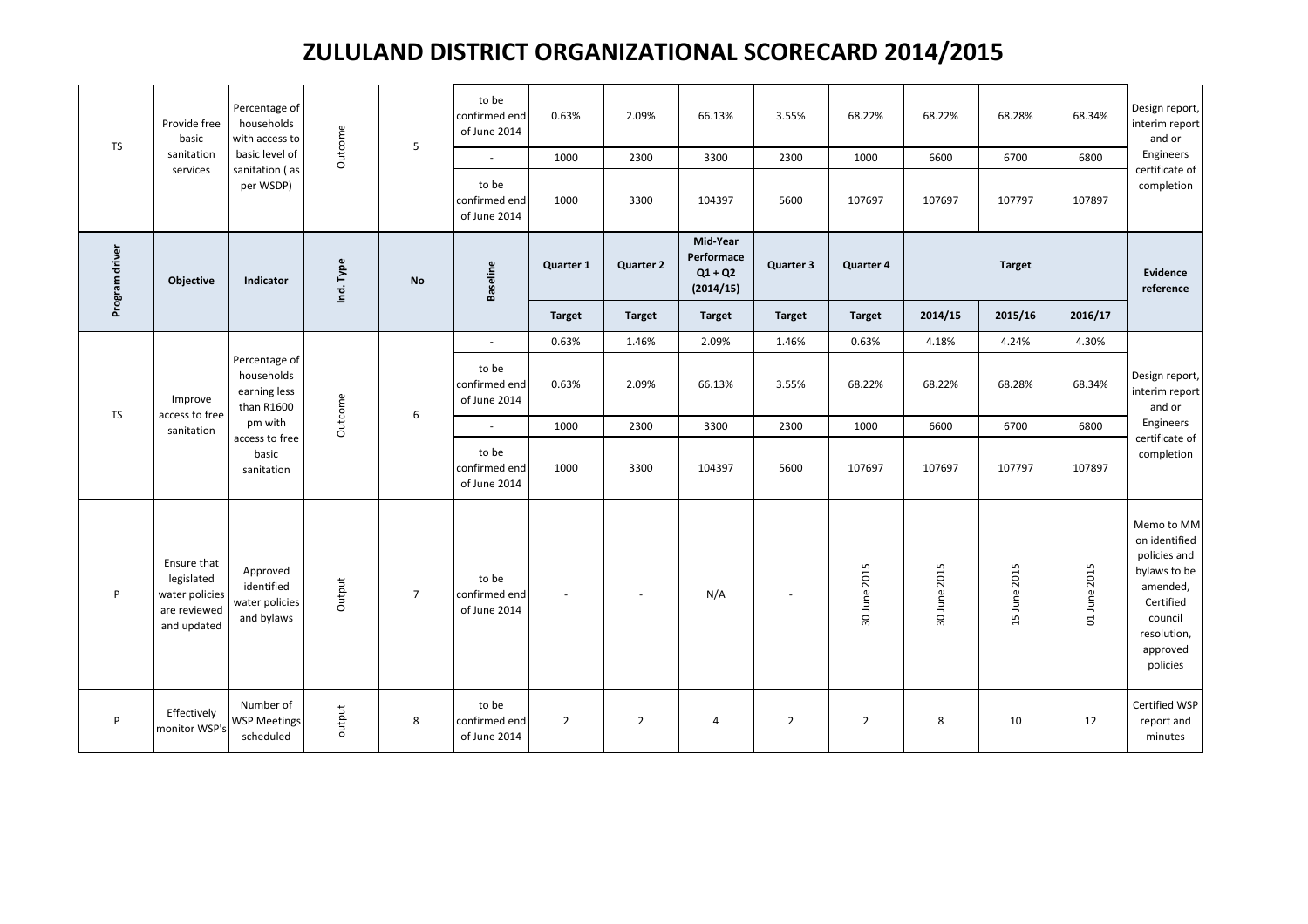| <b>TS</b>            | Implement<br>effective<br><b>Customer Care</b>                             | Notification of<br>community on<br>planned water<br>supply<br>interruptions | process | 9  | to be<br>confirmed end<br>of June 2014 | 48hr           | 48hr           | 48hr           | 48hr                                             | 48hr         | 48hr                 | 60hr                 | 72hr                 | Signed<br>$\sf{interruption}$<br>and notice<br>register            |
|----------------------|----------------------------------------------------------------------------|-----------------------------------------------------------------------------|---------|----|----------------------------------------|----------------|----------------|----------------|--------------------------------------------------|--------------|----------------------|----------------------|----------------------|--------------------------------------------------------------------|
| <b>TS</b>            | Effectively<br>utilise MIG<br>allocation                                   | % of MIG<br>grant funds<br>spent on<br>approved<br>projects                 | output  | 10 | to be<br>confirmed end<br>of June 2014 | 6%             | 26%            | 26%            | 66%                                              | 100%         | 100%                 |                      |                      | Certified<br>Ledger<br>expenditure                                 |
| TS/P/CS/F            | Maximise the<br>implementatio<br>n of IDP<br>identified<br>projects        | Capital budget<br>actually spent<br>on identified<br>projects               | output  | 11 | to be<br>confirmed end<br>of June 2014 | 20%            | 40%            | 40%            | 70%                                              | 100%         | 100%                 |                      |                      | Certified<br>Ledger<br>expenditure                                 |
| $^*Co$               | Effective<br>coordination<br>of DM plan<br>implementatio<br>$\mathsf n$    | Disaster<br>management<br>forum<br>meeting held<br>by specified<br>date     | output  | 12 | to be<br>confirmed end<br>of June 2014 | $\mathbf{1}$   | $\mathbf{1}$   | $\overline{2}$ | $\mathbf{1}$                                     | $\mathbf{1}$ | 4 by 30 June<br>2015 | 4 by 15 June<br>2016 | 4 by 01 June<br>2017 | attendance<br>register/<br>Approved<br>Minutes,<br>agenda          |
| $\mathsf{Co}\xspace$ | Create<br>awareness of<br>hazards and<br>disasters                         | Number of<br>DM awareness<br>campaigns<br>scheduled per<br>quarter          | output  | 13 | to be<br>confirmed end<br>of June 2014 | $\overline{3}$ | $\overline{3}$ | 6              | $\overline{\mathbf{3}}$                          | $\mathbf{1}$ | 10                   | 12                   | 14                   | Minutes<br>confirming<br>reports tabled<br>and feedback<br>reports |
| Co                   | Review and<br>facilitate the<br>district<br>Disaster<br>Management<br>plan | Approved DM<br>Plan                                                         | output  | 14 | to be<br>confirmed end<br>of June 2014 | $\sim$         | $\sim$         | N/A            | Draft<br>submitted to<br>Council for<br>approval | 30 June 2015 | 30 June 2015         | 15 June 2016         | 01 June 2017         | Council<br>resolution and<br>plan                                  |
|                      |                                                                            |                                                                             |         |    |                                        |                |                |                |                                                  |              |                      |                      |                      |                                                                    |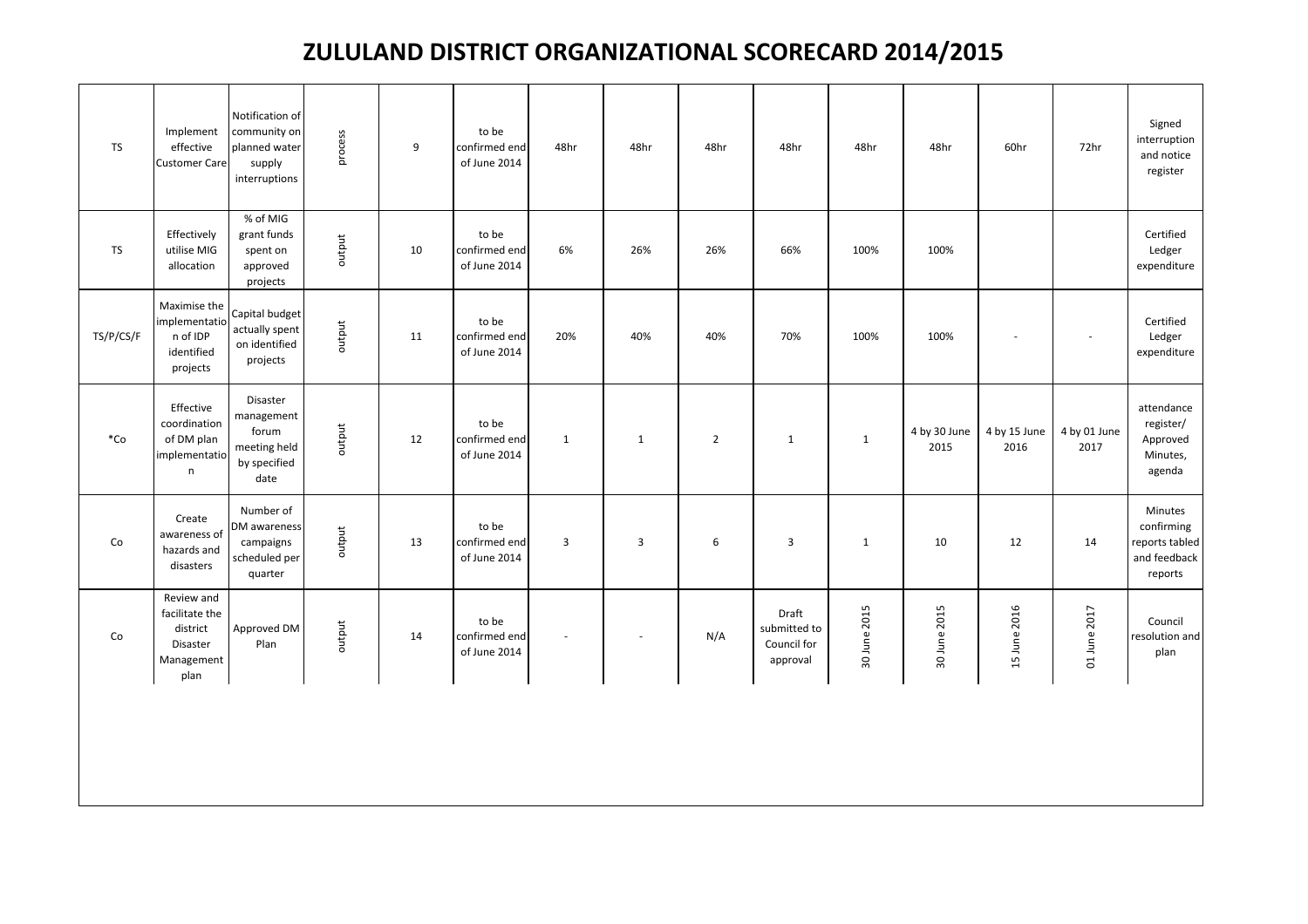| Program driver | Objective                                                                  | Indicator                                                          | Ind. Type | <b>No</b> | <b>Baseline</b>                        | Quarter 1     | <b>Quarter 2</b> | Mid-Year<br>Performace<br>$Q1 + Q2$ | Quarter 3                                        | <b>Quarter 4</b>   |            | <b>Target</b>            |                               | Evidence<br>reference                          |
|----------------|----------------------------------------------------------------------------|--------------------------------------------------------------------|-----------|-----------|----------------------------------------|---------------|------------------|-------------------------------------|--------------------------------------------------|--------------------|------------|--------------------------|-------------------------------|------------------------------------------------|
|                |                                                                            |                                                                    |           |           |                                        | <b>Target</b> | <b>Target</b>    | <b>Target</b>                       | <b>Target</b>                                    | <b>Target</b>      | 2014/15    | 2015/16                  | 2016/17                       |                                                |
| Co             | Review and<br>facilitate the<br>Municipal<br>airport<br>plan               | Airport plan<br>submitted to<br>MM by<br>management specified date | output    | 15        | to be<br>confirmed end<br>of June 2014 |               |                  | N/A                                 | Draft<br>submitted to<br>Council for<br>approval | 2015<br>June<br>30 | 2015<br>90 | 2016<br>June<br>15       | 2017<br>une<br><u>—</u><br>S. | Certified<br>council<br>resolution and<br>plan |
| Co             | Review and<br>facilitate the<br>Municipal<br>airport<br>management<br>plan | Implement<br>identified<br>activities from<br>the airport<br>plan  | output    | 16        | to be<br>confirmed end<br>of June 2014 | 25%           | 50%              | 50%                                 | 75%                                              | 100%               | 100%       | $\overline{\phantom{a}}$ | $\overline{\phantom{a}}$      | Implementatio<br>n report and<br>minutes       |
|                |                                                                            |                                                                    |           |           |                                        |               |                  |                                     |                                                  |                    |            |                          |                               |                                                |

### **National KPA: Municipal Financial viability and management**

| Program drive | Objective                              | Indicator                                                        | Type<br>$\cdot$<br>흗 | <b>No</b> | eline<br>Bas                           | <b>Quarter 1</b> | <b>Quarter 2</b> | Mid-Year<br>Performace<br>$Q1 + Q2$<br>(2014/15) | Quarter 3     | Quarter 4     |             | <b>Target</b> |         | Evidence<br>reference                                             |
|---------------|----------------------------------------|------------------------------------------------------------------|----------------------|-----------|----------------------------------------|------------------|------------------|--------------------------------------------------|---------------|---------------|-------------|---------------|---------|-------------------------------------------------------------------|
|               |                                        |                                                                  |                      |           |                                        | <b>Target</b>    | <b>Target</b>    | <b>Target</b>                                    | <b>Target</b> | <b>Target</b> | 2014/15     | 2015/16       | 2016/17 |                                                                   |
|               | Improve<br>revenue<br>collection       | Outstanding<br>service<br>debtors<br>recovery rate<br>to revenue | Output               | 17        | to be<br>confirmed end<br>of June 2014 | 0.25             | 0.25             | 0.25                                             | 0.25          | 0.25          | 0.25        | 0.23          | 0.2     | BS902 Billing<br>Report                                           |
|               | Improve<br>supply chain<br>application | Number of<br>successfull<br>appeals                              | Process              | 18        | to be<br>confirmed end<br>of June 2014 | 0                | $\mathbf 0$      | 0                                                | $\mathbf 0$   | $\mathbf 0$   | $\mathbf 0$ |               |         | Supply chain<br>manage-ment<br>report /<br>Memo from<br>CFO to MM |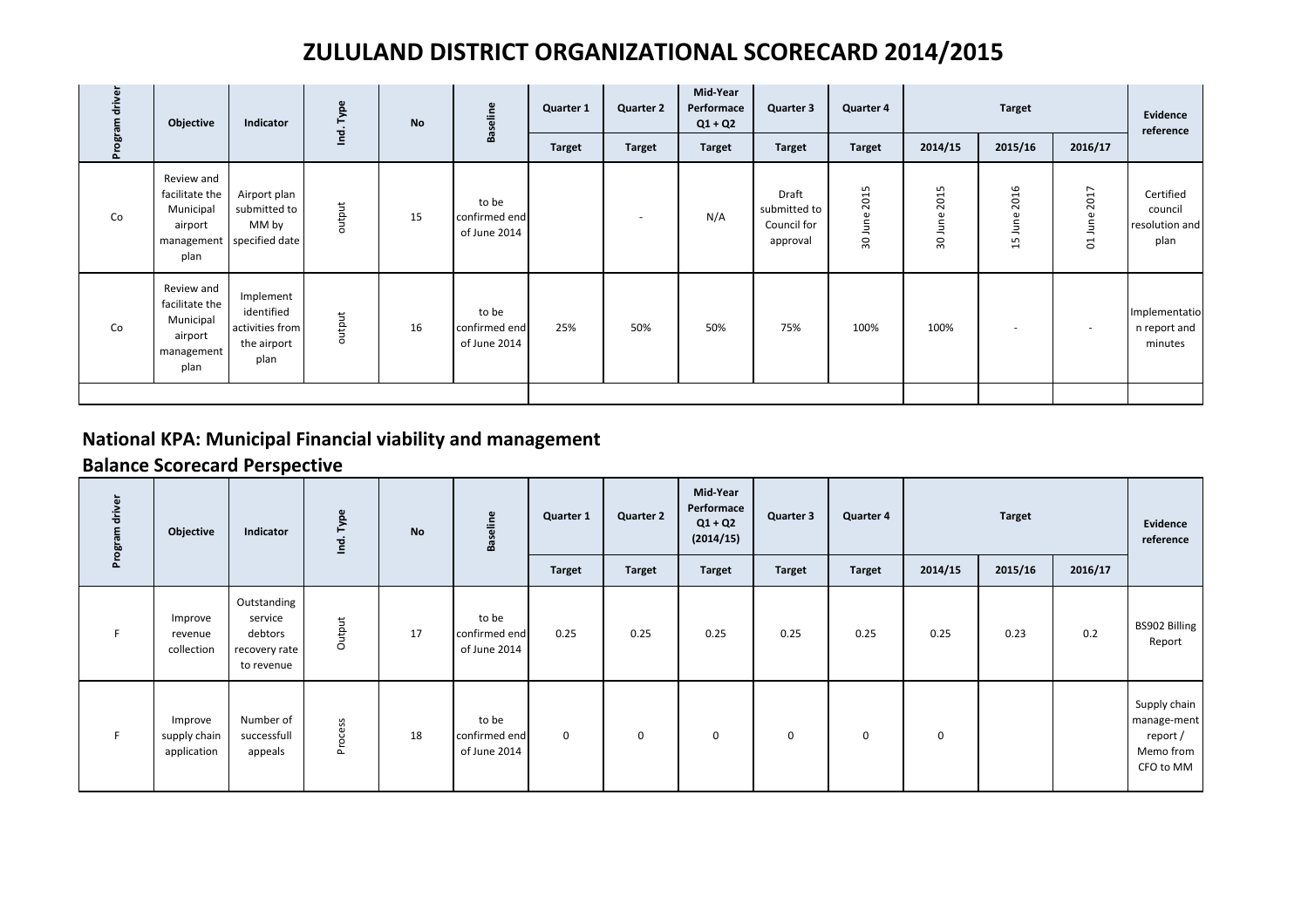| F              | Process<br>payments in<br>time                                          | Processing<br>time of<br>invoices                            | Process   | 19 | to be<br>confirmed end<br>of June 2014 | 30                        | 30                       | 30                                               | 30                     | 30            | 30                      | 15             | $\overline{7}$ | Creditors<br>report                                           |
|----------------|-------------------------------------------------------------------------|--------------------------------------------------------------|-----------|----|----------------------------------------|---------------------------|--------------------------|--------------------------------------------------|------------------------|---------------|-------------------------|----------------|----------------|---------------------------------------------------------------|
| $\mathsf F$    | Complete and<br>submit<br>accurate<br>annual<br>financial<br>statements | Review and<br>submit<br>Financial<br>Statements              | Process   | 20 | 31/08/2013                             | 31 Aug 2014               | $\overline{\phantom{a}}$ | 31-Aug-14                                        |                        |               | 31-Aug                  | 24-Aug-15      | 15-Aug-16      | AG receipt                                                    |
| F              | To<br>consistently<br>achieve clean                                     | Unqualified<br>audit opinion                                 | Process   | 21 | unqualified                            |                           | Unqualifi<br>ed          | Unqualifi<br>ed                                  |                        | $\sim$        | Unqualified             | Clean Audit    | $\sim$         | AG audit<br>report                                            |
| $\mathsf F$    | <b>Budget for</b><br>ZDM annually                                       | Approved final<br>budget                                     | Process   | 22 | to be<br>confirmed end<br>of June 2014 |                           | $\overline{\phantom{a}}$ | N/A                                              | Draft Budget<br>tabled | 30 June 2015  | 30 June 2015            | 15 June 2016   | 01 June 2017   | Council<br>resolution and<br>final budget<br>approval         |
| F              | Have an<br>effective<br>Auditing<br>Function                            | Audit<br>committee<br>meetings<br>scheduled                  | Output    | 23 | to be<br>confirmed end<br>of June 2014 | 30-Sep-14                 | 30-Dec-14                | 2 by<br>2013/12/30                               | 30-Mar-15              | 30-Jun-15     | 30 June 2015            | 15 June 2016   | 01 June 2017   | attendance<br>register/<br>Approved<br>Minutes to<br>meetings |
| MM/F           | Report timely<br>and accurately                                         | SDBIP reports<br>approved by<br>specified date               | Outputs   | 24 | to be<br>confirmed end<br>of June 2014 | $\overline{\phantom{a}}$  | 15-Oct-14                | 15-Oct-14                                        | 25-Jan-15              | 15 April 2015 | 30 June 2015            | 15 June 2016   | 01 June 2017   | Council<br>Resolution                                         |
| Program driver | Objective                                                               | Indicator                                                    | Ind. Type | No | <b>Baseline</b>                        | Quarter 1                 | <b>Quarter 2</b>         | Mid-Year<br>Performace<br>$Q1 + Q2$<br>(2014/15) | Quarter 3              | Quarter 4     |                         | <b>Target</b>  |                | Evidence<br>reference                                         |
|                |                                                                         |                                                              |           |    |                                        | <b>Target</b>             | <b>Target</b>            | <b>Target</b>                                    | <b>Target</b>          | <b>Target</b> | 2014/15                 | 2015/16        | 2016/17        |                                                               |
| $\mathsf F$    | Have an<br>effective<br>Auditing<br>Function                            | % of audit<br>querries<br>addressed<br>from the AG<br>report | Outcome   | 25 | to be<br>confirmed end<br>of June 2014 |                           | 25%                      | 25%                                              | 75%                    | 100%          | 75%                     | 90%            | 100%           | <b>Audit Action</b><br>Plan Report                            |
| $\mathsf F$    | Increase the<br>cost coverage<br>ratio                                  | Cost Coverage<br>ratio                                       | Output    | 26 | to be<br>confirmed end<br>of June 2014 | $\overline{3}$            | $\overline{3}$           | $\mathsf 3$                                      | 3                      | 3             | $\overline{\mathbf{3}}$ | $\overline{a}$ | 5              | Expenditure<br>report and<br>bank<br>statements               |
| F.             | Increase the<br>dept coverage<br>ration                                 | Debt<br>Coverage<br>Ratio                                    | Output    | 27 | to be<br>confirmed end<br>of June 2014 | $\ensuremath{\mathsf{3}}$ | $\overline{3}$           | 3                                                | $\mathbf{3}$           | 3             | $\mathsf 3$             | $\overline{a}$ | $\sqrt{5}$     | GS560 report<br>& MoA                                         |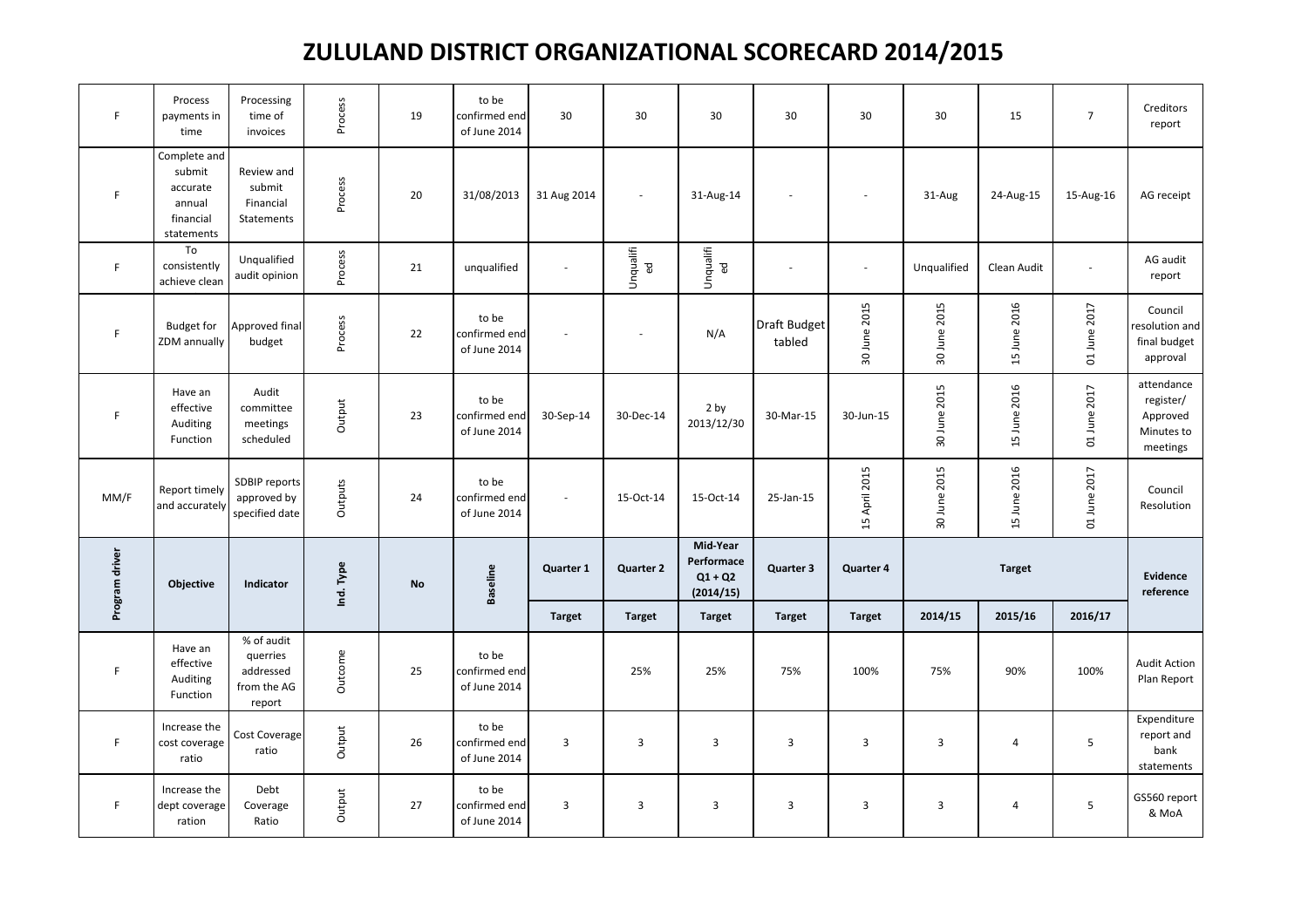| F  | Report timely                                                                   | Approved<br>and accurately annual report                                                            | Process | 28 | to be<br>confirmed end<br>of June 2014 | $\sim$ | $\sim$ | N/A  | 2015<br>28 March | ٠    | 2015<br>28 March | 15-Mar-16 | 01-Mar-16 | Certified<br>council<br>minutes and<br>annual report |
|----|---------------------------------------------------------------------------------|-----------------------------------------------------------------------------------------------------|---------|----|----------------------------------------|--------|--------|------|------------------|------|------------------|-----------|-----------|------------------------------------------------------|
| F. | Produce<br>accurate<br>statements                                               | % of accounts<br>adjustments<br>effected                                                            | Output  | 29 | to be<br>confirmed end<br>of June 2014 | 3%     | 3%     | 3%   | 3%               | 3%   | 3%               | 4%        | 5%        | Financial<br>report                                  |
| F. | Keep a<br>minimum cash<br>balance to<br>cover average<br>monthly<br>expenditure | Number of<br>days with<br>excessive<br>funds in<br>current<br>account in<br>relation to<br>strategy | Output  | 30 | to be<br>confirmed end<br>of June 2014 | 60     | 60     | 60   | 60               | 60   | 60               | 65        | 70        | Investments<br>report                                |
| F  | Align Capital<br>Programme<br>and IDP                                           | % of capital<br>projects<br>budgeted for<br>in accordance<br>with the IDP                           | Output  | 31 | to be<br>confirmed end<br>of June 2014 | 100%   | 100%   | 100% | 100%             | 100% | 100%             |           |           | <b>Budget report</b>                                 |
|    |                                                                                 |                                                                                                     |         |    |                                        |        |        |      |                  |      |                  |           |           |                                                      |

#### **National KPA: Local Economic Development**

| ᇴ<br>Progra | Objective                                                             | Indicator                | ٤      | <b>No</b> | هه                                     | <b>Quarter 1</b> | <b>Quarter 2</b> | Mid-Year<br>Performace<br>$Q1 + Q2$<br>(2014/15) | <b>Quarter 3</b>                                        | <b>Quarter 4</b>           |                                   | <b>Target</b>                                   |                                                  | Evidence<br>reference                                        |
|-------------|-----------------------------------------------------------------------|--------------------------|--------|-----------|----------------------------------------|------------------|------------------|--------------------------------------------------|---------------------------------------------------------|----------------------------|-----------------------------------|-------------------------------------------------|--------------------------------------------------|--------------------------------------------------------------|
|             |                                                                       |                          |        |           |                                        | <b>Target</b>    | <b>Target</b>    | <b>Target</b>                                    | <b>Target</b>                                           | <b>Target</b>              | 2014/15                           | 2015/16                                         | 2016/17                                          |                                                              |
| CD          | Co-Ordinated<br>and Integrated<br>Regional<br>Economic<br>Development | Approved LED<br>Strategy | Output | 32        | to be<br>confirmed end<br>of June 2014 | -                | $\sim$           | N/A                                              | <b>Draft</b><br>submitted to<br>Council for<br>approval | LO.<br>201<br>⊂<br>록<br>30 | 5<br>ដ<br>$\bar{\sim}$<br>–<br>90 | 6<br>H<br>8<br>C.<br>Ξ<br>-<br>ഗ<br>$\mathbf -$ | $\overline{ }$<br>201<br>$\omega$<br>Ξ<br>∽<br>ដ | Approved LED<br>strategy,<br>Certified<br>Council<br>Minutes |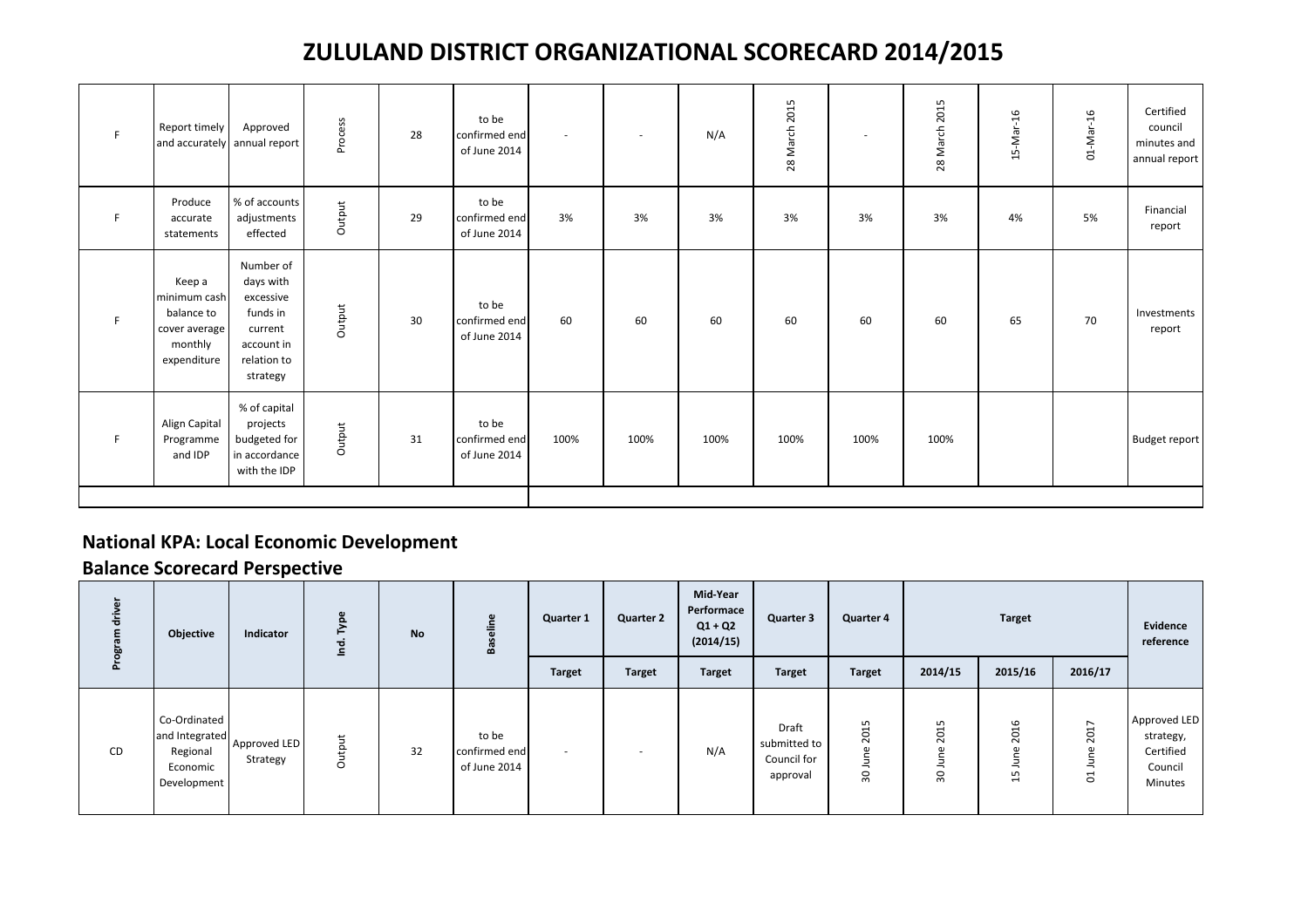| CD             | Co-Ordinated<br>and Integrated<br>Regional<br>Economic<br>Development                                | Number of<br>tourism<br>awareness<br>and training<br>workshops<br>held             | Output    | 33        | to be<br>confirmed end<br>of June 2014 | $\overline{2}$ | $\overline{2}$   | $\overline{4}$                                   | $\overline{2}$                                   | $\overline{2}$ | 8            | 10            | 12           | Tourism<br>portfolio<br>committee<br>approved<br>minutes and<br>awareness<br>and training<br>reports                         |
|----------------|------------------------------------------------------------------------------------------------------|------------------------------------------------------------------------------------|-----------|-----------|----------------------------------------|----------------|------------------|--------------------------------------------------|--------------------------------------------------|----------------|--------------|---------------|--------------|------------------------------------------------------------------------------------------------------------------------------|
| MM/T           | Co-Ordinated<br>and Integrated<br>Regional<br>Economic<br>Development                                | Number of<br>jobs created<br>through LED<br>initiatives and<br>capital<br>projects | Outputs   | 34        | to be<br>confirmed end<br>of June 2014 | 50             | 50               | 100                                              | 50                                               | 50             | 200          | 250           | 300          | Monthly<br>progress<br>reports and<br>minutes to<br>meetings,<br>request from<br>community<br>and<br>endorsement<br>from ZDM |
| CD             | Effectively co-<br>ordinate LED<br>in the District                                                   | Number of<br>LED ward<br>projects<br>implemented                                   | Outputs   | 35        | to be<br>confirmed end<br>of June 2014 |                |                  | N/A                                              |                                                  | 200            | 200          | 230           | 260          | Annual<br>Awarded list,<br>Annual<br>expenditure<br>report                                                                   |
| Program driver | Objective                                                                                            | Indicator                                                                          | Ind. Type | <b>No</b> | <b>Baseline</b>                        | Quarter 1      | <b>Quarter 2</b> | Mid-Year<br>Performace<br>$Q1 + Q2$<br>(2014/15) | Quarter 3                                        | Quarter 4      |              | <b>Target</b> |              | Evidence<br>reference                                                                                                        |
|                |                                                                                                      |                                                                                    |           |           |                                        | <b>Target</b>  | <b>Target</b>    | <b>Target</b>                                    | <b>Target</b>                                    | <b>Target</b>  | 2014/15      | 2015/16       | 2016/17      |                                                                                                                              |
| <b>CS</b>      | Plan and<br>implement<br>institutional<br>measures that<br>would reduce<br>the impact of<br>HIV/AIDs | Approved<br>HIV/ADS<br>Strategy                                                    | Outputs   | 36        | to be<br>confirmed end<br>of June 2014 |                | $\sim$           | N/A                                              | Draft<br>submitted to<br>Council for<br>approval | 30 June 2015   | 30 June 2015 | 15 June 2016  | 01 June 2017 | Approved<br>strategy and<br>minutes to the<br>meeting                                                                        |
| CS             | Create<br>HIV/AIDS<br>awareness<br>and education                                                     | Number of<br>HIV/AIDS<br>awareness<br>campaigns<br>held                            | Outputs   | 37        | to be<br>confirmed end<br>of June 2014 | 4              | 4                | 8                                                | $\overline{4}$                                   | $\overline{4}$ | 16           | 18            | 20           | Attendance<br>register,<br>certified<br>minutes and<br>reports                                                               |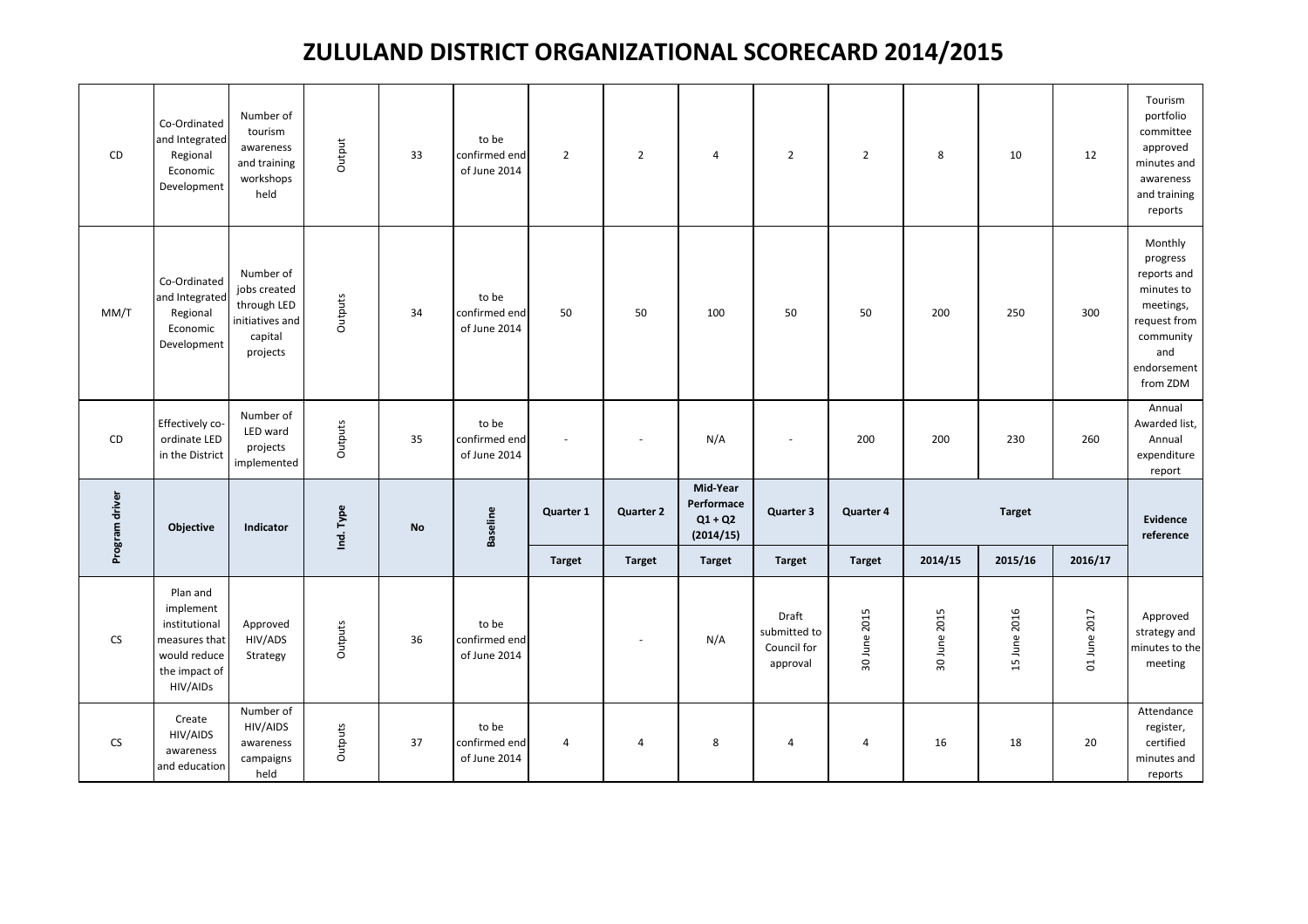| ${\sf CS}$ | Access<br>sufficient<br>resources to<br>implement<br>Youth and<br>Gender<br>Programmes               | Number of<br>submitted<br>Youth &<br>Quality of life<br>business plans                                   | Outputs | 38 | to be<br>confirmed end<br>of June 2014 | $\overline{2}$           | $\overline{2}$           | $\overline{4}$ | $\overline{2}$                                   | $\overline{2}$ | 8              | 10           | 12           | signage doc or<br>response mail                       |
|------------|------------------------------------------------------------------------------------------------------|----------------------------------------------------------------------------------------------------------|---------|----|----------------------------------------|--------------------------|--------------------------|----------------|--------------------------------------------------|----------------|----------------|--------------|--------------|-------------------------------------------------------|
| <b>CS</b>  | Strategically<br>plan<br>development<br>and<br>empowerment<br>initiatives for<br>youth and<br>gender | Approved<br>social<br>development<br>strategy                                                            | Outputs | 39 | to be<br>confirmed end<br>of June 2014 | $\overline{\phantom{a}}$ | $\overline{\phantom{a}}$ | N/A            | Draft<br>submitted to<br>Council for<br>approval | 30 June 2015   | 30 June 2015   | 15 June 2016 | 01 June 2017 | Approved<br>strategy and<br>minutes to the<br>meeting |
| <b>CS</b>  | Enable<br>participation<br>and create<br>awareness of<br>Councils Youth<br>and Gender<br>Programmes  | Number of<br>District Youth<br>Council<br>Meetings held                                                  | Outputs | 40 | to be<br>confirmed end<br>of June 2014 | $\mathbf{1}$             | $\mathbf{1}$             | $\overline{2}$ | $\mathbf{1}$                                     | $\mathbf{1}$   | $\overline{4}$ | 6            | 8            | Minutes of<br>meetings /<br>Attendance<br>Register    |
|            | Enable<br>participation<br>and create<br>awareness of<br>Councils Youth<br>and Gender<br>Programmes  | Number of<br>quality of life<br>Council<br>Meetings held                                                 | Outputs | 41 | to be<br>confirmed end<br>of June 2014 | $\mathbf{1}$             | $\mathbf{1}$             | $\overline{2}$ | $\mathbf{1}$                                     | $\mathbf{1}$   | $\overline{4}$ | 6            | 8            | Minutes of<br>meetings /<br>Attendance<br>Register    |
| <b>CS</b>  | Reduce<br>poverty by<br>implementing<br>Community<br>Development<br>Projects                         | Number of<br>people<br>participating<br>in ZDM<br>Community<br>Capacity<br><b>Building</b><br>Programmes | Outputs | 42 | to be<br>confirmed end<br>of June 2014 | 125                      |                          | 125            | 125                                              |                | 250            | 300          | 350          | signed<br>registers and<br>reports                    |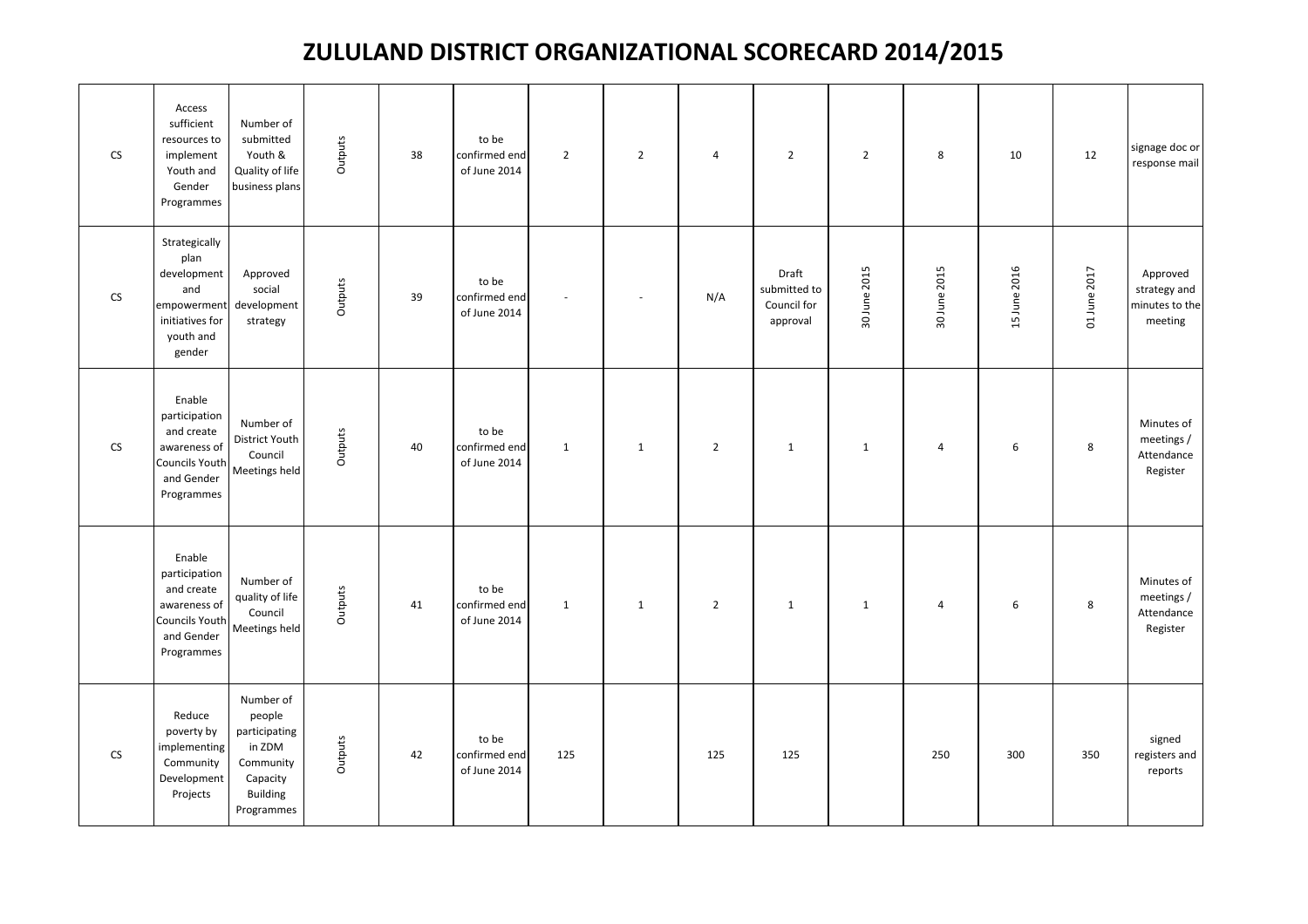| <b>CS</b> | Implement<br>food<br>production<br>compliance | Number of<br>food<br>production<br>site inspection<br>reports | 5<br>$\circ$      | 43 | to be<br>confirmed end<br>of June 2014 |  | ь |  | 12 | 14 | 16 | Approved<br>inspection<br>reports |
|-----------|-----------------------------------------------|---------------------------------------------------------------|-------------------|----|----------------------------------------|--|---|--|----|----|----|-----------------------------------|
| <b>CS</b> | Enhance<br>mortuary<br>compliance             | Number of<br>mortuary<br>inspection<br>reports                | S<br>Q<br>$\circ$ | 44 | to be<br>confirmed end<br>of June 2014 |  | ь |  | 12 | 14 | 16 | Approved<br>inspection<br>reports |
|           | <b>Financial Implication</b>                  |                                                               |                   |    |                                        |  |   |  |    |    |    |                                   |

#### **National KPA: Good Governance & Public Participation**

| Program driver | Objective                                                   | Indicator                                               | Ind. Type | <b>No</b> | <b>Baseline</b>                        | Quarter 1     | <b>Quarter 2</b> | Mid-Year<br>Performace<br>$Q1 + Q2$<br>(2014/15) | Quarter 3                                        | Quarter 4                |                                 | <b>Target</b>            |                                 | Evidence<br>reference                                         |
|----------------|-------------------------------------------------------------|---------------------------------------------------------|-----------|-----------|----------------------------------------|---------------|------------------|--------------------------------------------------|--------------------------------------------------|--------------------------|---------------------------------|--------------------------|---------------------------------|---------------------------------------------------------------|
|                |                                                             |                                                         |           |           |                                        | <b>Target</b> | <b>Target</b>    | <b>Target</b>                                    | <b>Target</b>                                    | <b>Target</b>            | 2014/15                         | 2015/16                  | 2016/17                         |                                                               |
| <b>MM</b>      | Improve<br>community<br>and<br>stakeholder<br>participation | Approved<br>communicatio<br>n strategy                  | Outputs   | 45        | to be<br>confirmed end<br>of June 2014 |               | $\sim$           | N/A                                              | Draft<br>submitted to<br>Council for<br>approval | 30 June 2015             | 2015<br>30 June 2               | June 2016<br>15          | 2017<br>June:<br>$\overline{C}$ | Council<br>minutes                                            |
| ALL            | Spend grant<br>funding                                      | Percentage of<br>allocated<br>grant funds<br>spent      | Outputs   | 46        | to be<br>confirmed end<br>of June 2014 | 20%           | 40%              | 40%                                              | 70%                                              | 100%                     | 100%                            | ٠                        | $\overline{\phantom{a}}$        | Financial<br>Statements                                       |
| F              | Improve<br>governance                                       | Approved<br>fraud<br>prevention<br>strategy             | Outputs   | 47        | to be<br>confirmed end<br>of June 2014 |               | $\sim$           | N/A                                              | $\overline{\phantom{a}}$                         | 2015<br>June<br>30       | 2015<br>June <sup>-</sup><br>30 | June 2016<br>15          | 2017<br>01 June                 | Minutes of<br>Audit<br>Committee                              |
| MM/P           | Manage<br>performance<br>effectively                        | Number of<br>signed Sec 57<br>performance<br>agreements | Outputs   | 48        | 6                                      | 6             | $\sim$           | 6                                                | $\sim$                                           | $\overline{\phantom{a}}$ | 6                               | $\overline{\phantom{a}}$ |                                 | Signed<br>performance<br>agreements,<br>Council<br>resolution |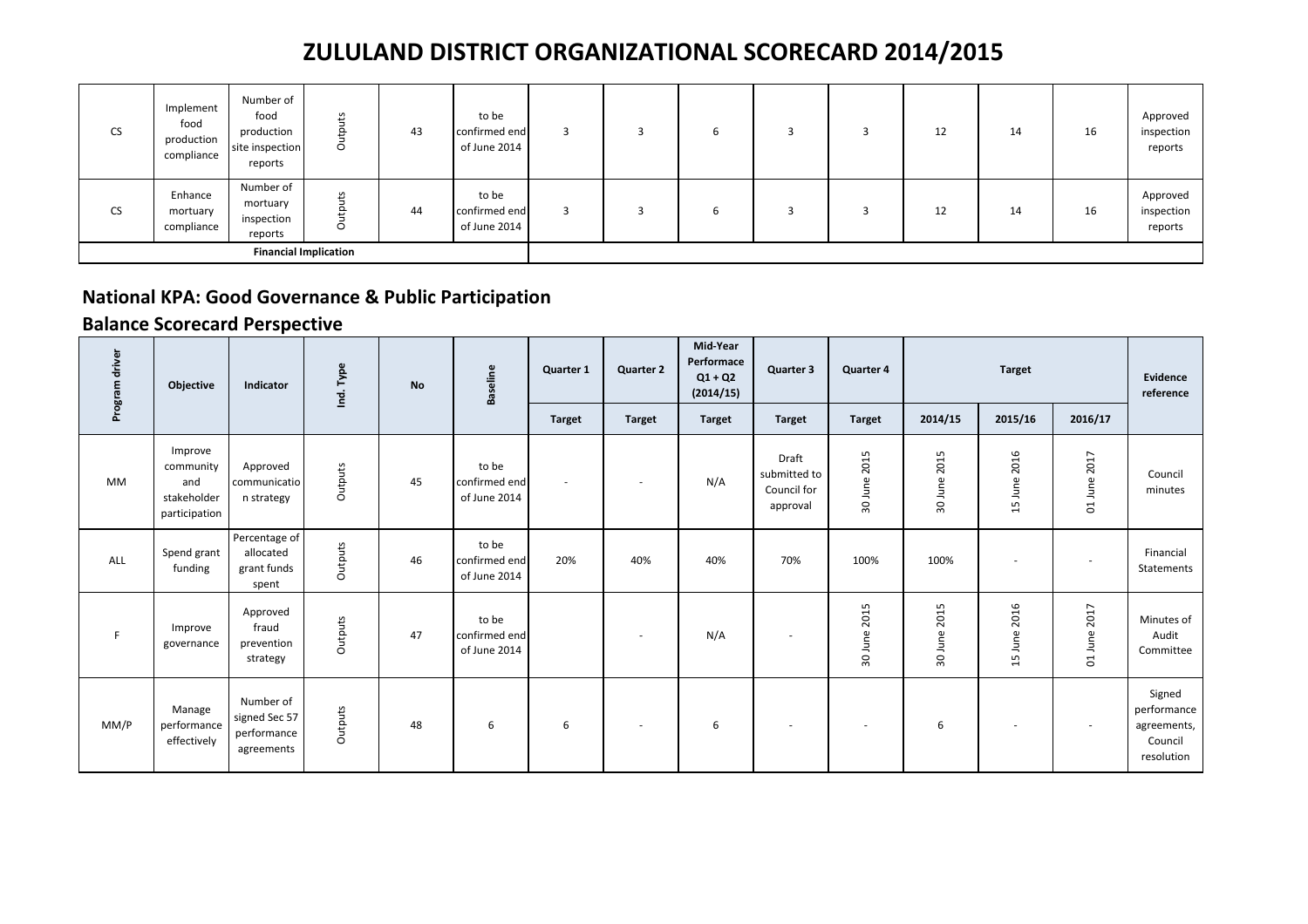| MM/CO | Maintain<br>Institutional<br>Capacity to<br>render<br>Municipal<br>Services | Number of<br>critical posts<br>filled in<br>relation to<br>organogram | Outputs | 49 | 100%                                   | 60% | 70% | 70% | 80% | 100%                                    | 100%                                              | $\overline{\phantom{a}}$                                                                            |                                                                                                      | Human<br>resource<br>reports     |
|-------|-----------------------------------------------------------------------------|-----------------------------------------------------------------------|---------|----|----------------------------------------|-----|-----|-----|-----|-----------------------------------------|---------------------------------------------------|-----------------------------------------------------------------------------------------------------|------------------------------------------------------------------------------------------------------|----------------------------------|
|       |                                                                             | Approved risk<br>Mitigate risks   management<br>plan                  | Outputs | 50 | to be<br>confirmed end<br>of June 2014 |     | . . | N/A |     | LO<br>$\mathbf{\mathbf{t}}$<br>20<br>30 | LO.<br>$\overline{\phantom{0}}$<br>$\Omega$<br>္က | 6<br>$\overline{ }$<br>$\overline{20}$<br>$\mathbf{a}$<br>Б<br>≛<br>LN.<br>$\overline{\phantom{0}}$ | $\overline{ }$<br>$\overline{\phantom{0}}$<br>$\overline{50}$<br>$\overline{\phantom{0}}$<br>$\circ$ | Minutes of<br>Audit<br>Committee |
|       |                                                                             |                                                                       |         |    |                                        |     |     |     |     |                                         |                                                   |                                                                                                     |                                                                                                      |                                  |

### **National KPA: Municipal transformation and institutional development**

| Program driver | Objective                                                                                            | Indicator                                                                              | Ind. Type | <b>No</b> | <b>Baseline</b>                        | Quarter 1      | <b>Quarter 2</b> | Mid-Year<br>Performace<br>$Q1 + Q2$<br>(2014/15) | Quarter 3      | Quarter 4      |             | <b>Target</b> |             | Evidence<br>reference                              |
|----------------|------------------------------------------------------------------------------------------------------|----------------------------------------------------------------------------------------|-----------|-----------|----------------------------------------|----------------|------------------|--------------------------------------------------|----------------|----------------|-------------|---------------|-------------|----------------------------------------------------|
|                |                                                                                                      |                                                                                        |           |           |                                        | <b>Target</b>  | <b>Target</b>    | <b>Target</b>                                    | <b>Target</b>  | <b>Target</b>  | 2014/15     | 2015/16       | 2016/17     |                                                    |
| P              | Encourage<br>participation<br>in IDP process,<br>ensure<br>alignment<br>with Local<br>Municipalities | Number of<br>stakeholder<br>alignment<br>meetings                                      | Outputs   | 51        | to be<br>confirmed end<br>of June 2014 | $\overline{2}$ | $\overline{2}$   | $\overline{4}$                                   | $\overline{2}$ | $\overline{2}$ | 8           | 10            | 12          | Minutes of<br>meetings /<br>Attendance<br>register |
| P              | Encourage<br>participation<br>in IDP process,<br>ensure<br>alignment<br>with Local<br>Municipalities | Date of<br>submission of<br><b>IDP</b><br>Framework<br>Plan to Council<br>for adoption | Outputs   | 52        | 28/08/2013                             | 30 Sep 2014    | $\sim$           | 30 Sep 2014                                      | $\sim$         | $\sim$         | 30 Sep 2014 | 15 Sep 2015   | 01 Sep 2016 | Council<br>Resolution,<br>Minutes of<br>meeting    |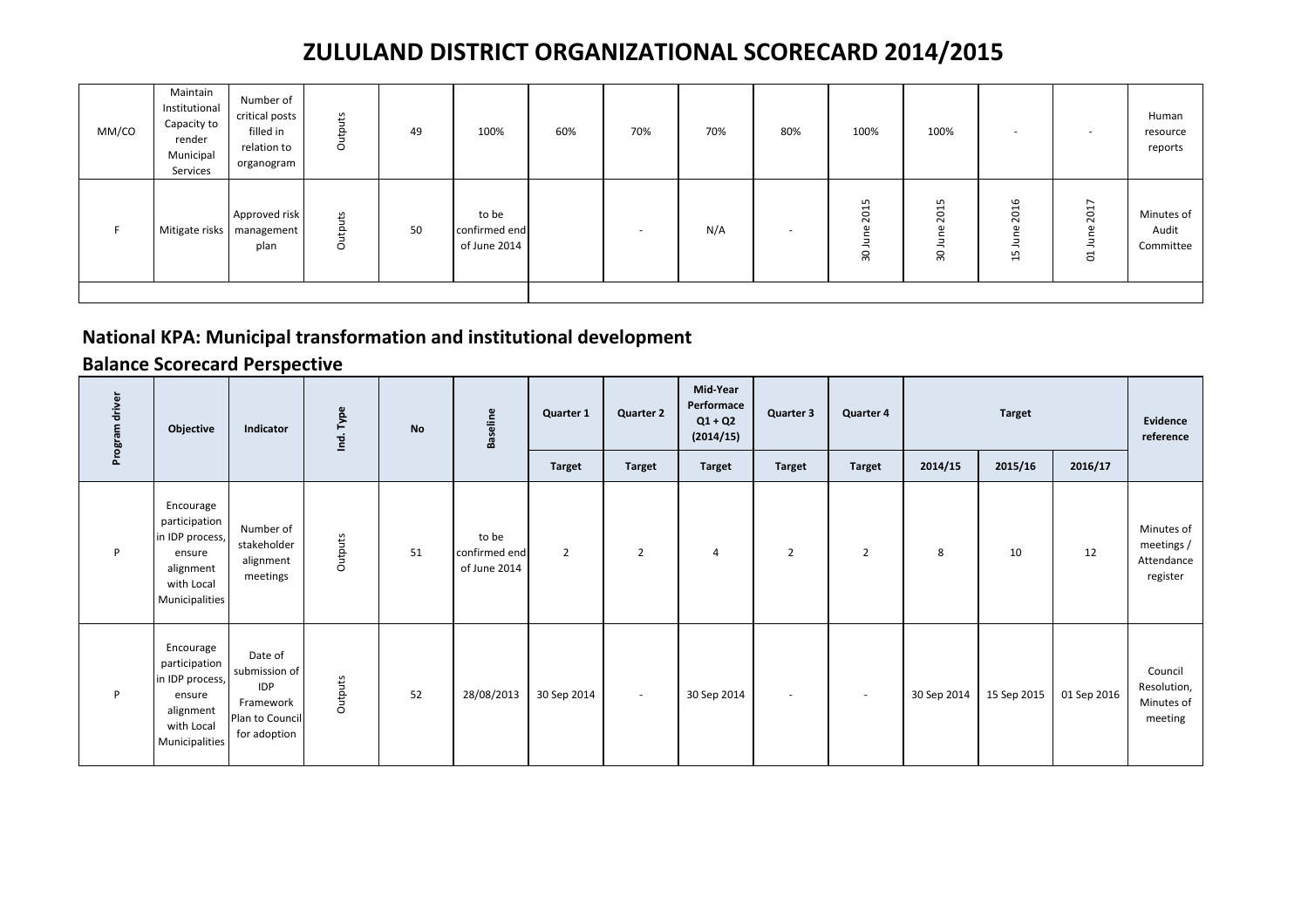| $\mathsf{P}$ | Effective<br>spatial<br>development                                                                               | Date of<br>submission of<br>reviewed<br>Spatial<br>Development<br>Framework to<br>Council | Outputs | 53 | to be<br>confirmed end<br>of June 2014 |                                                                |                                                                | N/A | Draft<br>submitted to<br>Council for<br>approval by 30<br>Mar 2015 | 30 June 2015                                                       | 30 June 2015                                                       | 15 June 2016                                                       | 01 June 2017                                                      | Council<br>Resolution,<br>Minutes of<br>meeting            |
|--------------|-------------------------------------------------------------------------------------------------------------------|-------------------------------------------------------------------------------------------|---------|----|----------------------------------------|----------------------------------------------------------------|----------------------------------------------------------------|-----|--------------------------------------------------------------------|--------------------------------------------------------------------|--------------------------------------------------------------------|--------------------------------------------------------------------|-------------------------------------------------------------------|------------------------------------------------------------|
| $\mathsf{P}$ | Encourage<br>participation<br>in IDP process,<br>ensure<br>alignment<br>with Local<br>Municipalities              | Adopted<br>Integrated<br>Development<br>plan                                              | Outputs | 54 | 29/05/2013                             |                                                                |                                                                | N/A | Draft<br>submitted to<br>Council for<br>approval by 30<br>Mar 2015 | 30 June 2015                                                       | 30 June 2015                                                       | 15 June 2016                                                       | 01 June 2017                                                      | Council<br>resolution                                      |
| P            | To ensure<br>documentatio<br>n and update<br>of PMS<br>processes and<br>procedures                                | PMS<br>Framework<br>Policy<br>submitted to<br>MM                                          | Outputs | 55 |                                        |                                                                |                                                                |     | PMS<br>Framework<br>policy<br>submitted to<br>MM                   | PMS<br>Framework<br>policy tabled<br>to Council by<br>30 June 2015 | PMS<br>Framework<br>policy tabled<br>to Council by<br>30 June 2015 | PMS<br>Framework<br>policy tabled<br>to Council by<br>15 June 2016 | PMS<br>Framework<br>policy tabled<br>to Council by<br>30 May 2016 | proof of<br>receipt by MM<br>office, Council<br>resolution |
| P            | To effectively<br>deal with<br>development<br>and<br>environmental<br>applications in<br>line with<br>legislation | % of<br>environmental<br>applications<br>dealt with<br>within 20 days                     | Outputs | 56 |                                        | 100% of<br>received<br>applications<br>dealt within<br>20 days | 100% of<br>received<br>applications<br>dealt within<br>20 days |     | 100% of<br>received<br>applications<br>dealt within<br>20 days     | 100% of<br>received<br>applications<br>dealt within<br>20 days     | 80% of<br>received<br>applications<br>dealt within<br>20 days      | 90% of<br>received<br>applications<br>dealt within<br>20 days      | 100% of<br>received<br>applications<br>dealt within<br>20 days    | letters of<br>response from<br>ZDM faxed to<br>applicant   |
| Co           | Application of<br>Policies &<br>bylaws                                                                            | Employee<br>Assistance<br>Programme<br>submitted to<br>MM                                 | Outputs | 57 | to be<br>confirmed end<br>of June 2014 |                                                                |                                                                | N/A |                                                                    | 30 June 2015                                                       | 30 June 2015                                                       | 15 June 2016                                                       | 01 June 2017                                                      | Minutes of<br>meeting,<br>approved<br>programme            |
| Co           | Policies &<br>bylaws                                                                                              | Corporate<br>Application of service related<br>policies<br>submitted to<br>MM             | Outputs | 58 | to be<br>confirmed end<br>of June 2014 |                                                                |                                                                | N/A |                                                                    | 30 June 2015                                                       | 30 June 2015                                                       | 15 June 2016                                                       | 01 June 2017                                                      | Approved<br>policies and<br>minutes to<br>meeting          |